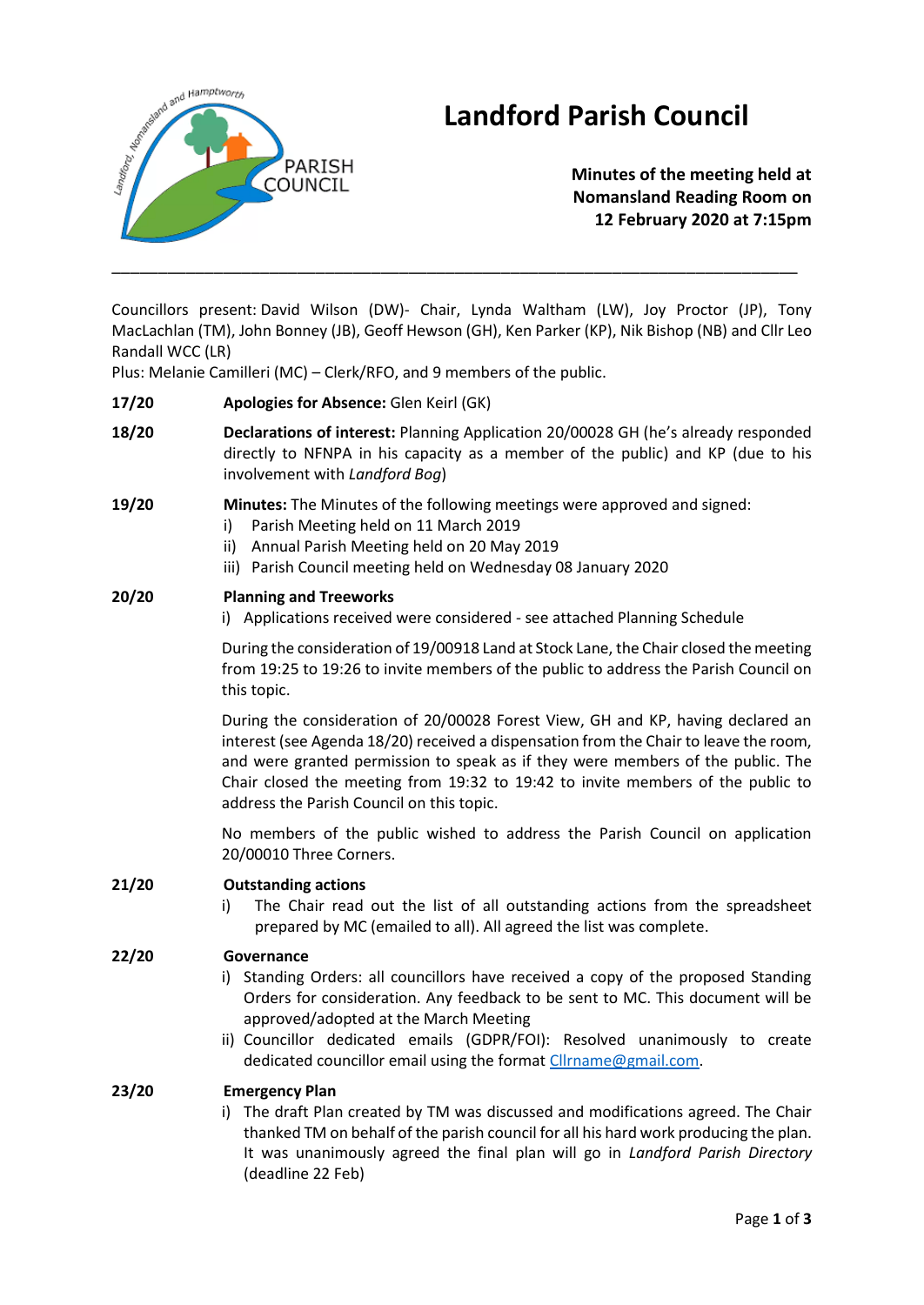| 24/20 | <b>NML Reading Room refurb</b><br>i) The Chair confirmed that all refurb proposals will be put to the council for prior<br>approval. The detailed plan will follow. It was unanimously agreed that a councillor<br>will attend future Trust Meetings                                                                                                                                                                                                                                                                                                                                           |
|-------|------------------------------------------------------------------------------------------------------------------------------------------------------------------------------------------------------------------------------------------------------------------------------------------------------------------------------------------------------------------------------------------------------------------------------------------------------------------------------------------------------------------------------------------------------------------------------------------------|
| 25/20 | Purchase of asset - solar panel for SID<br>i) KP proposed, seconded by DW, and unanimously agreed the quote to modify SID<br>and purchase solar panel + kit, and purchase of posts and brackets (additional cost<br>approx. £125). MC to contact insurance providers to establish impact upon<br>premium.                                                                                                                                                                                                                                                                                      |
| 26/20 | <b>Tree Inspection Report</b><br>i) The 3 quotes were discussed. NB proposed, seconded by DW and unanimously<br>agreed to proceed with the quote from Greg Gent. MC to book-in date with Greg<br>Gent to conduct the works.                                                                                                                                                                                                                                                                                                                                                                    |
| 27/20 | Forest Fitness annual contribution for use of Rec Grds<br>i) During the consideration of this agenda item, the Chair closed the meeting from<br>20:02 to 20:07 to invite members of the public to address the Parish Council on<br>this topic.<br>ii) It was unanimously agreed that FF could make monthly payments (equal<br>instalments) wef 1 <sup>st</sup> April to help spread the cost.<br>iii) It was unanimously agreed that FF be given a key to access the toilets. MC to action.                                                                                                    |
| 28/20 | Marking 75th anniversary of VE Day (8th May 2020)<br>Consideration was made to purchasing a commemorative bench(es) to be located at<br>Hamptworth, Landford, and Nomansland. Proposals to be discussed and agreed at the<br>March meeting                                                                                                                                                                                                                                                                                                                                                     |
| 29/20 | <b>SmartWater - crime prevention tool</b><br>Scheme and its effectiveness to crime prevention (proven correlation 80%<br>i).<br>reduction) were discussed at Area Board Meeting (attended by DW and KP).<br>Wiltshire Police wish Landford PC, Whiteparish PC and Redlynch PC to pilot with a<br>police subsidy per household (£10 per household). Consider proposal to issue<br>leaflet to the community & that the PC meets the cost.<br>ii) DW to contact PCSO Pete Sparrow to establish how households can register their<br>expression of interest in signing up to the smartwater pilot. |
| 30/20 | <b>Finance and Cheques</b><br>NB proposed and KP seconded that the Cash Flow Report be approved, and all<br>i)<br>cheques be approved and signed. Resolved unanimously.<br>Bank balance (as at 3 February 2020): £62,499.64                                                                                                                                                                                                                                                                                                                                                                    |

| Payee                     | <b>Detail</b>                       | <b>Amount £ (incl</b><br>vat) | <b>Method</b>  |
|---------------------------|-------------------------------------|-------------------------------|----------------|
| Bournemouth Water         | <b>Water for Pavilion</b>           | 2.00                          | DD.            |
| Hills Waste<br>Management | Nov NML Reading Room bin collection | 10.36                         | <b>DD</b>      |
| Suez                      | <b>NML Rec Bin Collection</b>       | 56.8                          | D <sub>D</sub> |
| 1&1                       | 50Gb email storage                  | 6.00                          | D <sub>D</sub> |
| Idverde                   | Landford Rec Grd bin emptying       | 97.15                         | 300817         |
| <b>Andrew Smith</b>       | Electric fires for NML Reading Room | 249.51                        | 300818         |
| Void cheque               |                                     |                               | 300819         |
| <b>BJ Unwin Forestry</b>  | <b>Tree Inspection Report</b>       | 480.00                        | 300820         |